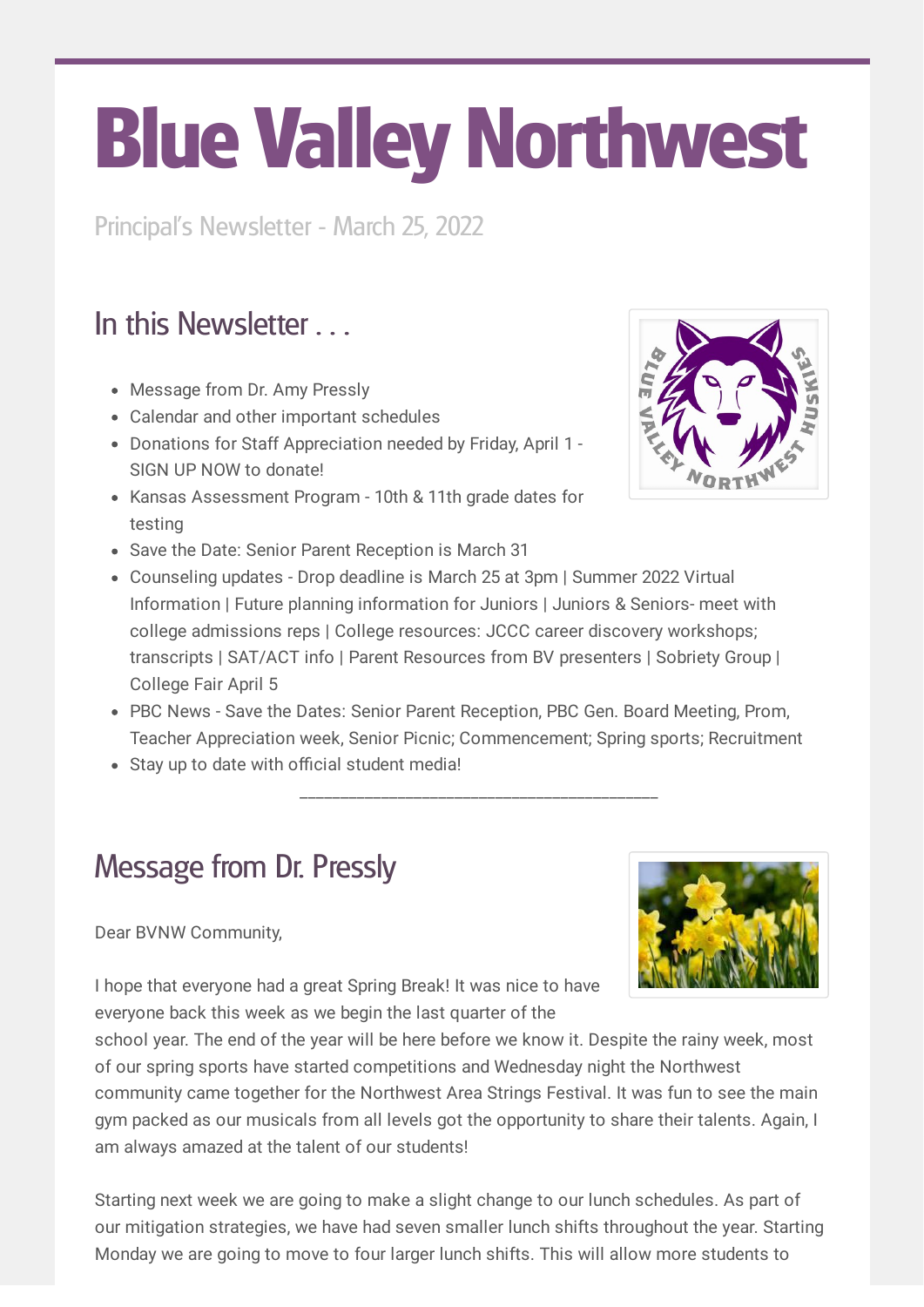socialize during their lunch shift. We know how important it is for our students to have time to socialize with their peers throughout the school day. Teachers will be sharing the new lunch groups with students by Monday.

We have also eliminated the drop-off table in the vestibule. If you need to drop something off during the school day, you will now bring the item into the school office. Please make sure that you have your ID to show as you request access to the building. The office staff member answering the door buzzer will ask you to show your ID.

As we enter the final months of the school year, we would like to send a few reminders related to student safety and the "Assassins" game. Students continue to take part in this annual tradition that involves players who try to eliminate each other from the game using water guns in an effort to become the last surviving player. We ask that parents and students continue engaging in discussions about the risks and safety concerns related to the game below. There is nothing more important than the safety of our students.

- This game is NOT a school-sponsored activity.
- The game is NOT to be played on school grounds or at school events.
- Water guns are NOT allowed to be brought to school at any time.
- Police are aware of this activity and will take all reports by the public referencing armed subjects seriously.
- Students at all times should respect the property rights of others.
- Consider the dangers of using a water gun that resembles a real gun.
- We do not want to see any student put in an unsafe situation because their actions or intentions were misunderstood.

Thank you for your cooperation and support. Have a great week-end!

Fondly, Dr. Amy Pressly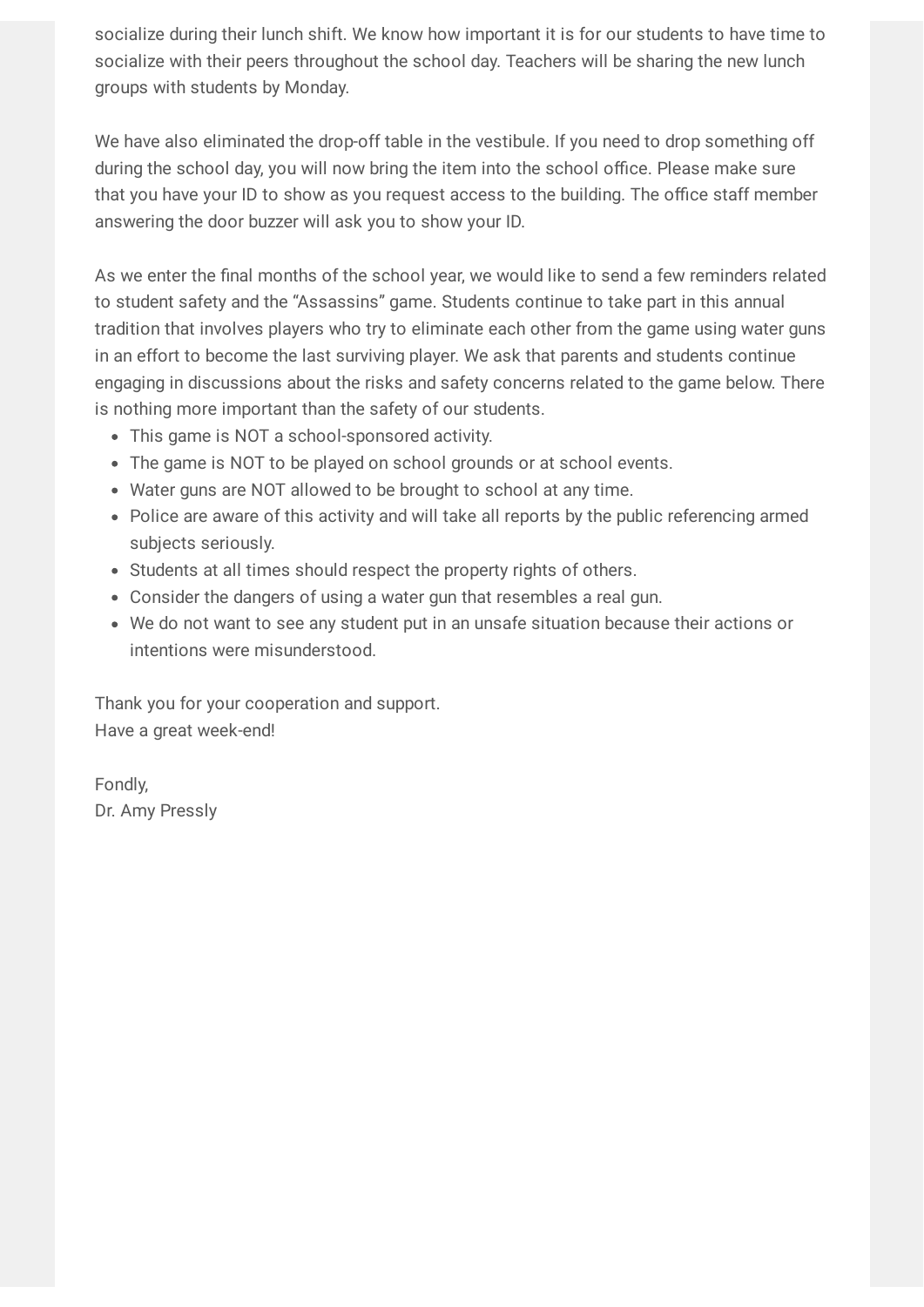| <b>SUN</b>     | <b>MON</b>      | <b>TUES</b>      | <b>WED</b>     | <b>THUR</b>               | <b>FRI</b>     | SAT              |
|----------------|-----------------|------------------|----------------|---------------------------|----------------|------------------|
|                |                 |                  | $\overline{2}$ | 3                         | 4              | 5                |
| 6              | 7               | $\bf{8}$         | 9              | 10                        | 11             | 12               |
| 13             | 14              | 15               | 16             | 17                        | 18             | 19               |
| 20             | 21              | 22 <sub>z</sub>  | 23             | 24                        | 25             | 26               |
| 27             | 28              | 29               | 30             | 31                        |                |                  |
|                |                 |                  |                | WEEKLY SCHEDULE 2021-2022 |                |                  |
| <b>Odd Day</b> | <b>Even Day</b> | <b>Trad. Day</b> | P.L.           | <b>Finals</b>             | <b>Testing</b> | <b>No School</b> |
|                |                 |                  |                |                           |                |                  |
|                |                 |                  | APRIL          |                           |                |                  |
| SUN            | <b>MON</b>      | <b>TUES</b>      | WED            | <b>THUR</b>               | FRI            | SAT              |
|                |                 |                  |                |                           | $\mathbf{I}$   | $\overline{2}$   |
| 3              | 4               | 5 <sub>1</sub>   | 6              | $7^{\circ}$               | 8              | 9                |
| 10             | 11              | 12 <sub>2</sub>  | 13             | 14                        | 15             | 16               |
| 17             | 18              | 19               | 20             | 21                        | 22             | 23               |

# DOWNLOAD Other Important Schedules



Bell Schedule Full bell [schedule](https://www.smore.com/app/attachments/download/611685b497532fb4e8a4ee1e)



Monthly Calendars [Calendars](https://docs.google.com/document/d/1c1Hd6Abo4C1p07CsEvua6eo9IpUcolN2hqsFSivSRy4/edit) for school year

| <b>ODD DAYS</b>                                            |                            |                             |                                   |                              |                            |                                                |
|------------------------------------------------------------|----------------------------|-----------------------------|-----------------------------------|------------------------------|----------------------------|------------------------------------------------|
| <b>Tat Lunch</b>                                           | 2nd Lunch                  | <b>3rd Lunch</b>            | <b>4th Lunch</b>                  | <b>Sth Lunch</b>             | <b>6th Lunch</b>           | <b>7th Lunch</b>                               |
| Commons                                                    | <b>Atrium</b>              | Commons                     | <b>Atrium</b>                     | Commons                      | <b>Atrium</b>              | Commons                                        |
| 11:17-11:42                                                | 11:32-11:57                | 11:50-12:15                 | 12:05-12:30                       | 12:23-12:48                  | 12:35-1:00                 | 12:56-1:22                                     |
| Msoci                                                      | Barton                     | Ballant                     | Alexander                         | Cm                           | Coyne                      | <b>bes</b>                                     |
| coce                                                       | Copeland                   | Bergeron.                   | <b>Buckhaw</b>                    | Elgin                        | Dedas                      | <b>Halashk</b>                                 |
| Quatafaon                                                  | Glickert                   | Davis                       | Carr                              | Farrington                   | Marters                    | Heiman                                         |
| Haggerty                                                   | Lange                      | Deffer                      | Hoing                             | Ford                         | Buchanan                   | Milton                                         |
| Kimbrough                                                  | <b>Mountain</b>            | Hogan                       | <b>Iran</b>                       | <b>Enet Intersen</b>         | <b>Revolts</b>             | Peterson                                       |
| LaValley                                                   | Ohlide                     | Inhousne                    | <b>Maas</b>                       | Kendrick                     | Strieby                    | Pothosing                                      |
| Mays                                                       | Orrick                     | Kinkelaan                   | Rueschhoft                        | McCrossen                    | Turner                     | Richards                                       |
| Miked                                                      | Schultz                    | Pangborn                    | <b>Sanders</b>                    | Punswirk                     |                            | Rider                                          |
| <b>Profincial</b>                                          |                            | Drettar                     | Schlumpf                          | White                        |                            | Schumacher                                     |
| <b>Richey-</b><br>Subvan                                   |                            | Stohlmann                   | Shulman                           | Witty                        |                            | Sula                                           |
|                                                            |                            |                             |                                   |                              |                            |                                                |
|                                                            |                            | Titus                       | Trader                            |                              |                            |                                                |
|                                                            |                            | Triebel                     | Walker                            |                              |                            |                                                |
| Stevens<br><b>EVEN DAYS</b><br><b>tat Lunch</b><br>Commons | 2nd Lunch<br><b>Atrium</b> | <b>3rd Lunch</b><br>Commons | <b>Ath Lunch</b><br><b>Atrium</b> | <b>Sth Lunch</b><br>Commons  | 6th Lunch<br><b>Atrium</b> |                                                |
| 10:20-10:45                                                | 10:35-11:00                | 10:52-11:17                 | 11:08-11:33                       | 11:23-11:48                  | 11:41-12:06                | <b>7th Lunch</b><br>Commons<br>11:55-12:20     |
| Adverti                                                    | Anderson                   | <b>Balland</b>              | Alexander                         | Elgenberg                    | Buchanan                   | <b>Bakhar</b>                                  |
| coop                                                       | Barton                     | Carr                        | Askew                             | Cox                          | Derks                      | <b>Halastik</b>                                |
| Evans                                                      | Copeland                   | Davis                       | Holno                             | Elgin                        | Mustan                     | <b>Ihm</b>                                     |
| Gustabuse                                                  | <b>Mearham</b>             | Deffer                      | <b>tran</b>                       | Farrington                   | <b>Richards</b>            | <b>Petersen</b>                                |
| <b>Haggerty</b>                                            | Onick                      | Hogan                       | Businessell                       | <b>Enrit Inhouses</b>        | <b>Rendity</b>             | <b><i><u>Profession</u></i></b>                |
| LaMalley                                                   | Schultz                    | Kinkelaar                   | Sanders                           | Golden                       | Turner                     | Reichart                                       |
| Mastery                                                    |                            | Pandborn                    | Schlumpf                          | Kendrick                     |                            |                                                |
| Miked                                                      |                            | <b>Priller</b>              | Shulman                           | Meinking                     |                            | Strieby                                        |
| <b>Dollard</b>                                             |                            | Ratigan                     | Swanson                           | <b><i><u>Pearson</u></i></b> |                            | <b><i><u>Rehemacher</u></i></b><br><b>Suda</b> |

Lunch Schedule Lunch [Schedule](https://docs.google.com/document/d/1XbW4YzLFvXHBU3WsXskaqI3wMPLhFT2Cb4scffW5rcQ/edit)



BVNW Bell Schedule 2021.pdf Current bell schedule for 2021-2022 [Download](https://www.smore.com/app/attachments/download/61167cdbaa4d0b8bee977203) 20.9 KB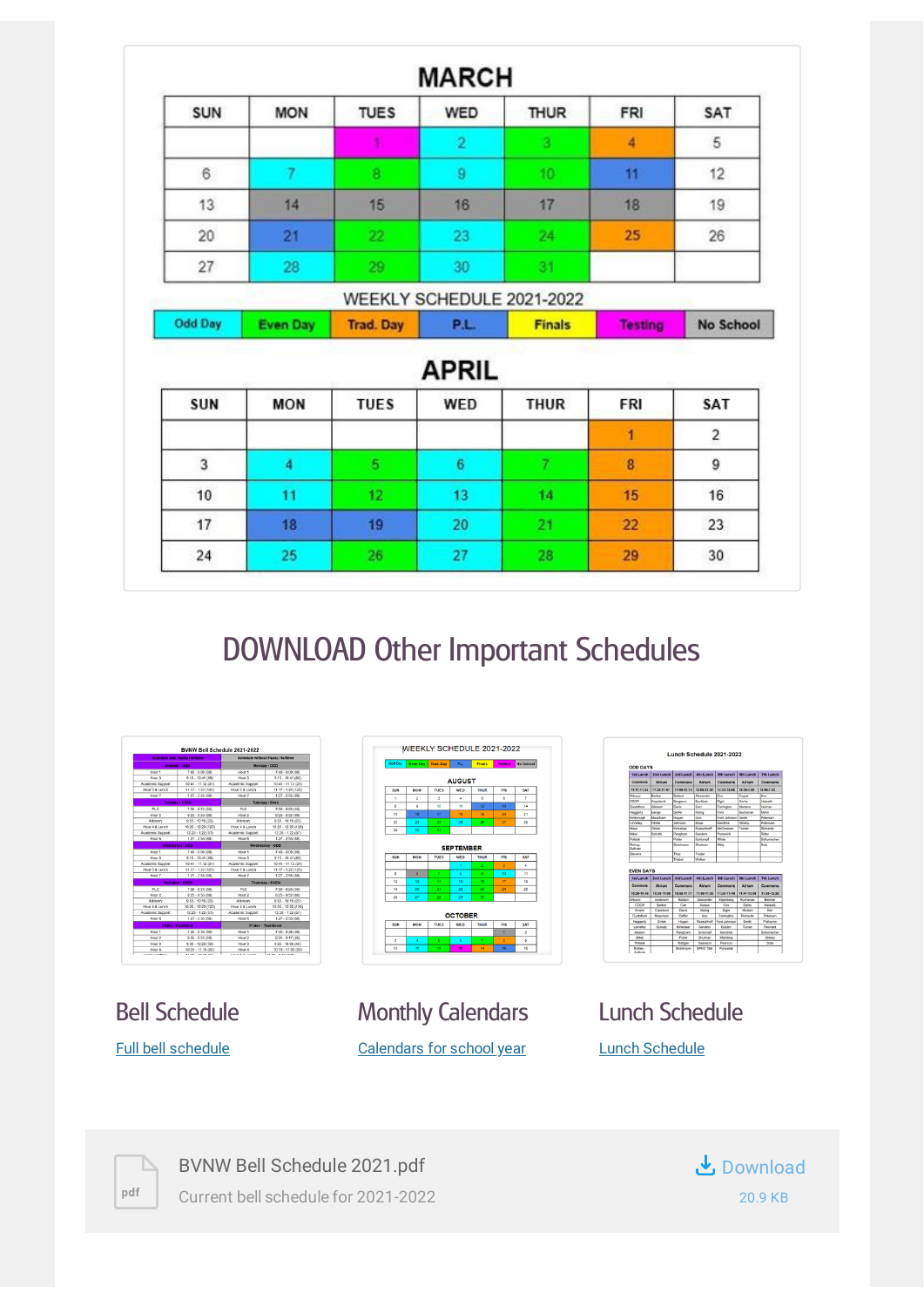

**pdf**

BVNW\_Lunch\_Schedule\_2021- [2022\\_\\_Updated\\_for\\_2nd\\_Semester.pdf](https://www.smore.com/app/attachments/download/61d863e9c1617a8d6bdc7deb) **↓** Download 56.3 KB

## Upcoming Key Calendar events



- March 25 Drop deadline (last day for "W" on transcript)
- March 28-31 Kansas **Assessments** (Math -10th grade)
- March 31 Senior Parent Reception (event **time** updated)



- April 4-7 Kansas Assessments
- (Reading -10th grade)
- April 5 College Fair
- April 13-14 Kansas Assessments
- (Science -11th grade)



- April 25 PBC General Board Meeting
- April 30 Prom
- May 2- 6, 2022 Teacher Appreciation Week
- May 13 Sr. Class Picnic
- May 20 Class Day
- $\bullet$  May 22 Commencement



# Full School and Sports Calendars

**BVNW Calendar** View All [School](https://www.bluevalleyk12.org/Page/23188#calendar41561/20210813/month) Events

**BVNW Sports Events** View Sports [Calendar](http://www.easternkansasleague.org/g5-bin/client.cgi?G5genie=997&school_id=9)

Donations for Staff Appreciation needed by Friday, April 1 - SIGN UP NOW to donate!



**A message from your Parent Booster Club:**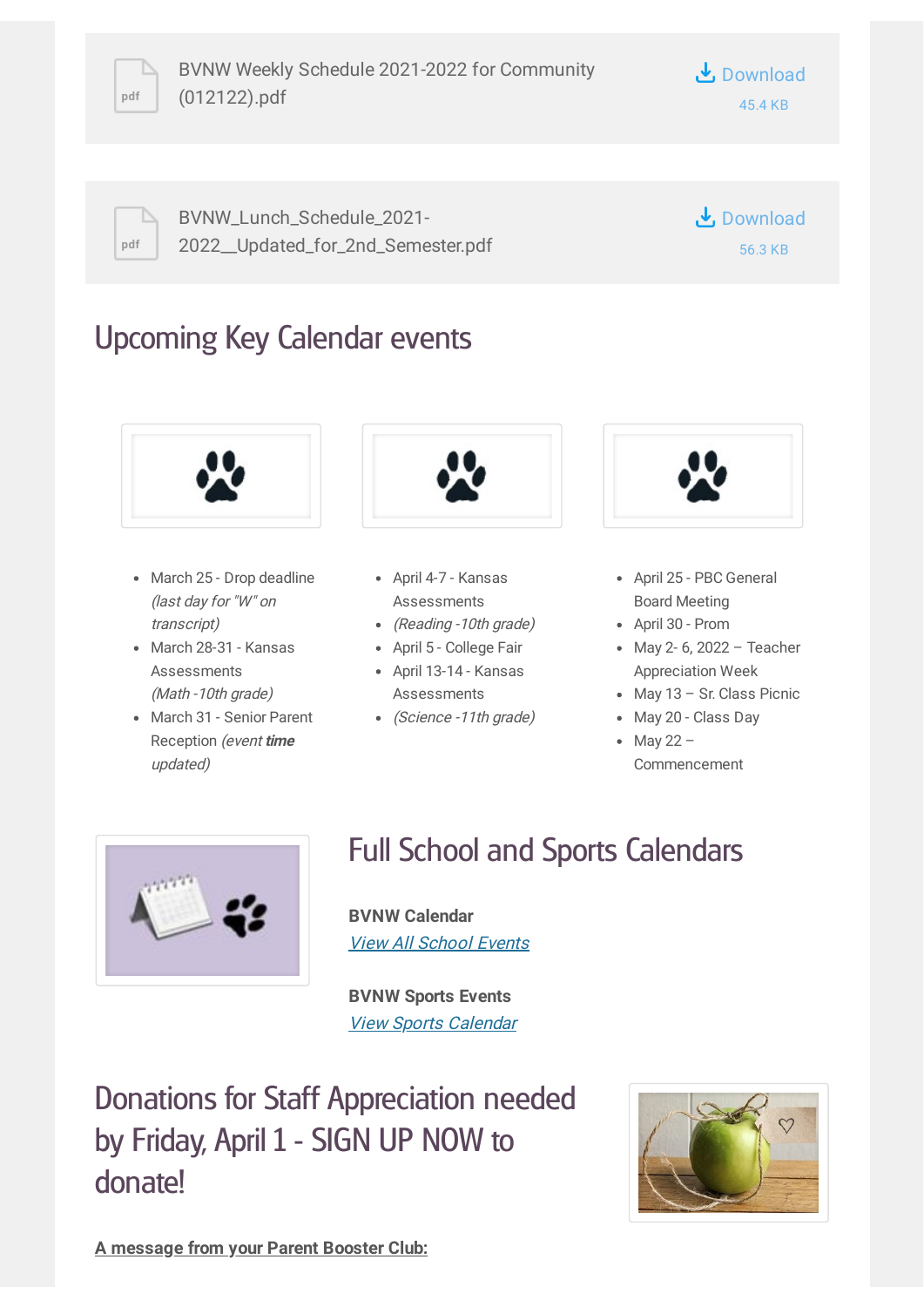Please help us support our amazing BVNW Staff by bringing individually packaged snacks and gift cards to support Staff Appreciation. **Drop off/send in w/student your donation to Dianne Waldo in the front office by Friday 4/1 (no joke!) at noon** or to Tara Merkel's home at 9905 W 144th Street so we can fill goodie bags to show the staff our appreciation for them Tuesday morning!

## **SIGN UP HERE:**

<https://www.signupgenius.com/go/5080849A9AF2AA57-gift>

# Kansas Assessment Program (KAP) - Dates announced for 10th & 11th grade testing

Kansas State Assessments are coming up for 10th and 11th graders. Testing dates are included below. Students will take these assessments on their MacBooks, so please make sure that your student has charged their device the night before and brings the charger to school. Getting a good night's rest, eating a good breakfast, and having a positive attitude will help our students to do their best! We appreciate your support!

| Assessment   | Date        |  |
|--------------|-------------|--|
| Math (10)    | March 28-31 |  |
| Reading (10) | April 4-7   |  |
| Science (11) | April 13-14 |  |

## Senior Parent Reception will be March 31st

**The event time has been updated! Reception begins at 5:00 pm. Program 5:30-6:30pm**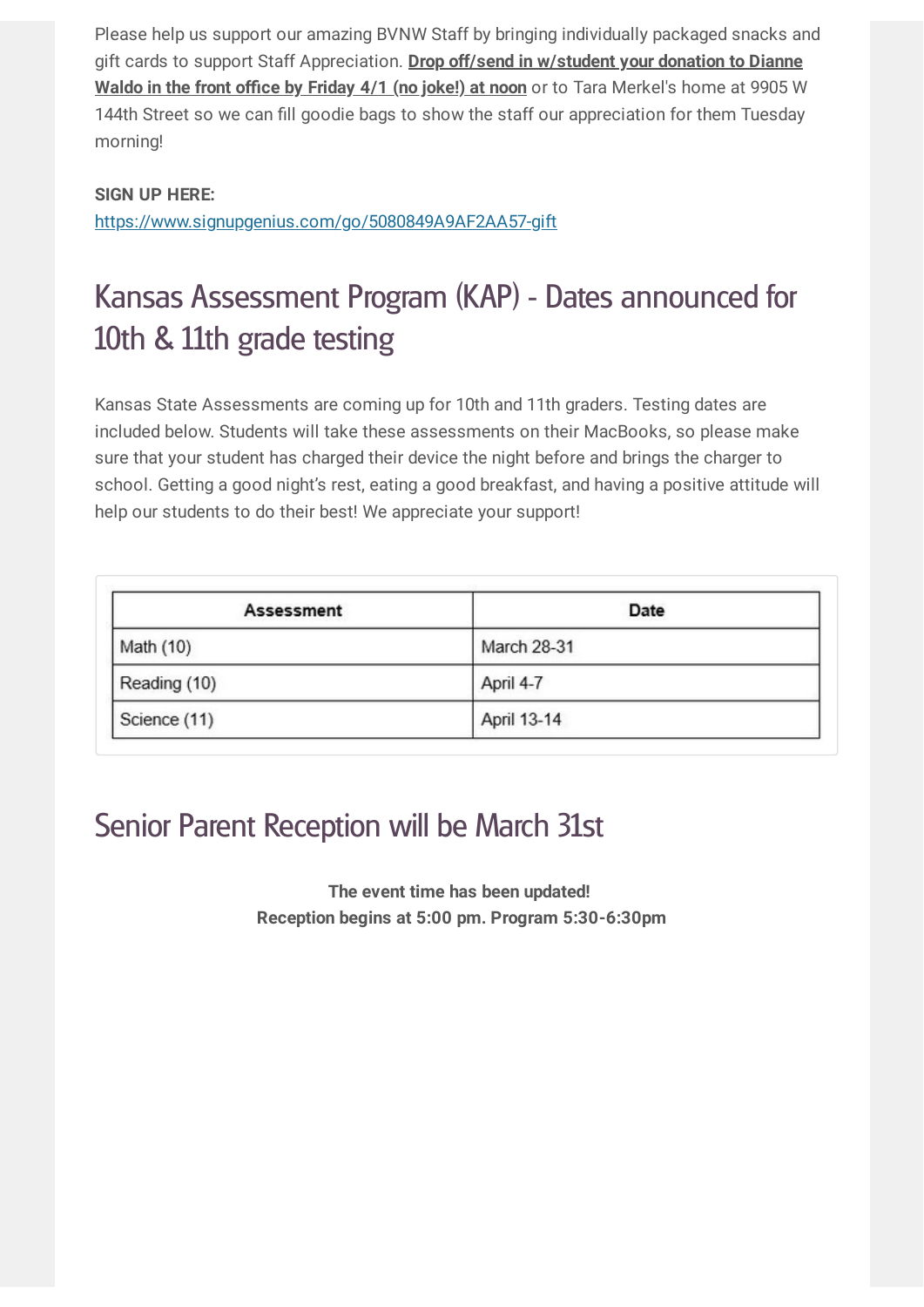

# Counseling News - March 25

## **Drop Deadline**

**March 25, 2022, 3:00 p.m.** Students can drop a course until this date and receive a "W" on their transcript. After this date, the student will remain in the course and receive the grade earned on their transcript. Paid course fees for dropped courses will not be refunded. Please contact your student's counselor.

**Summer 2022 Virtual Information**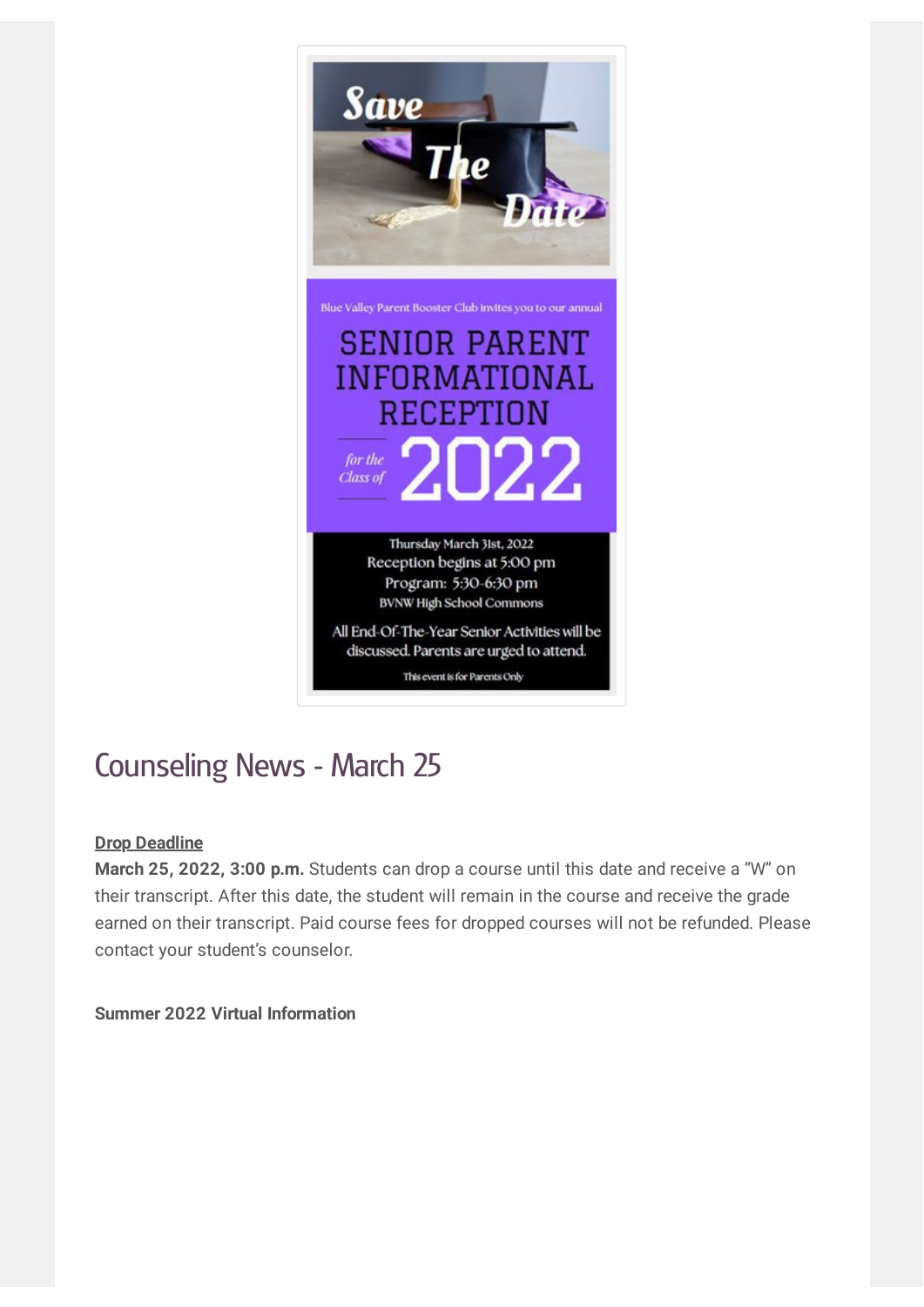

### **Future planning information for Juniors**

We have created a junior year video answering common questions we receive and a checklist for you to review. Most of the information included in these two resources are related to preparing for college. If you are not planning to attend college, please review the checklist for directions on how to access your graduation status and utilize the career exploration tools listed. If you have additional questions after working through the checklist items and watching the short video, contact your counselor. This information was also sent to juniors through Canvas and parent/guardian email this week.

Link to BVNW Junior [Checklist](https://docs.google.com/document/d/1nf7mCs-McLv2YdBTScuE9QHfiSkL4kwUtnBKATuH65Q/template/preview) Link to [BVNW](https://youtu.be/4oRBIt9_rPY) Junior Video

**Juniors & Seniors**: College admissions representatives will be at Blue Valley Northwest for inperson visits. Please sign up in Naviance if you would like to attend one of these meetings. If you need assistance signing up for a college visit in Naviance, stop by and see Mrs. Reynolds in the counseling office.

**SENIORS! SENIORS!** – We are uploading local scholarships daily in Naviance! You might be missing out on opportunities to help with college expenses.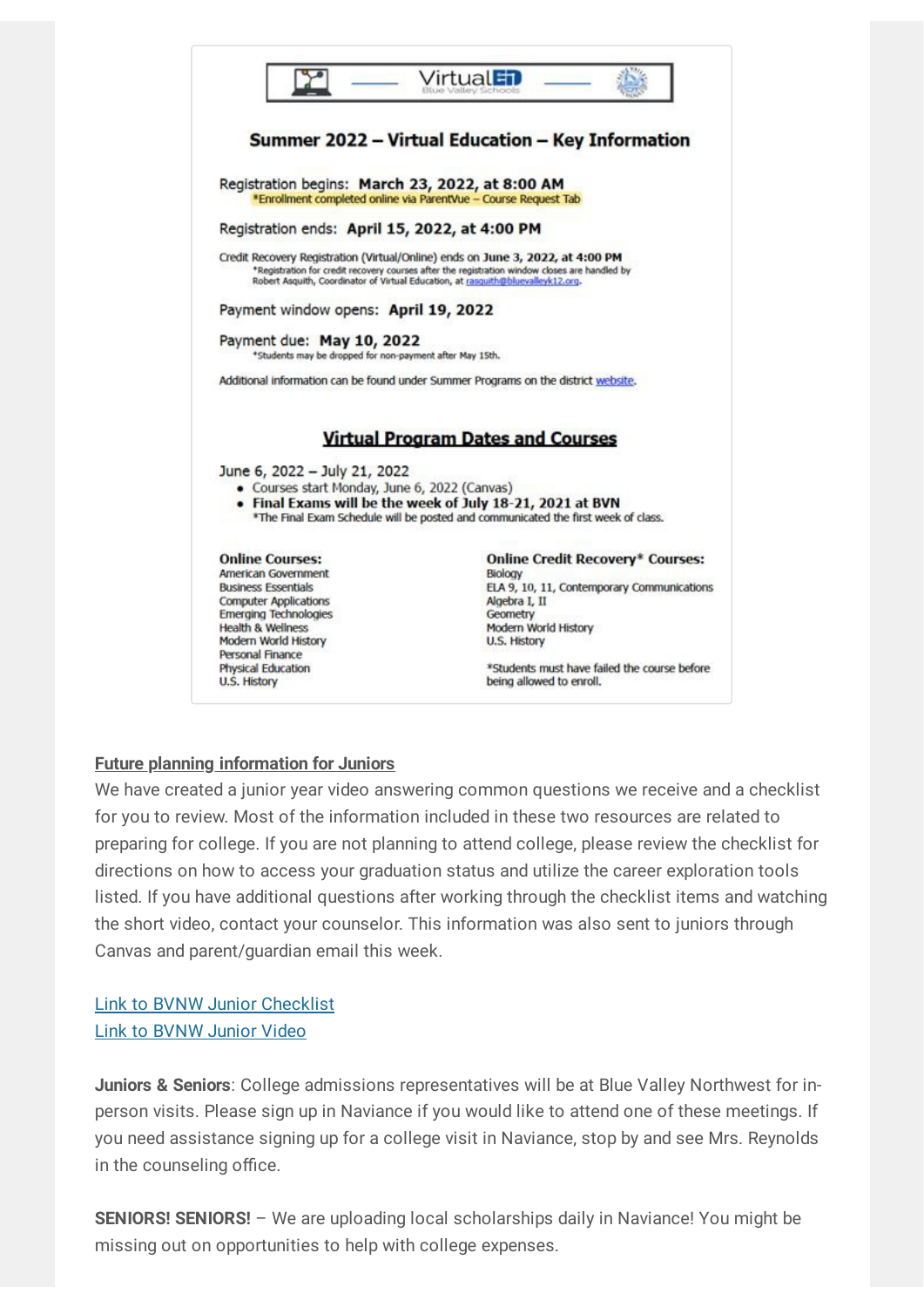**College resources:**

- **JCCC career discovery [workshops](https://www.jccc.edu/student-resources/career-development/discover/free-workshops.html)**
- Want to be thoroughly informed on the college application/search process? Subscribe to The College [Solution](http://www.thecollegesolution.com/getting-rejected-elite-universities/) blog and newsletter for helpful information!
- **Transcripts** Click here for [instructions](https://drive.google.com/file/d/1Np4w5UI-ehreD2RqSTlH8m0Mp5SHVFxV/view?usp=sharing) on how to request transcripts.
- **Unofficial transcripts-** Parent or Student Vue, "Course history"; unofficial transcript option in graduation status.

| ЕĐ<br>Messages        | <b>Graduation Status</b>                 |
|-----------------------|------------------------------------------|
|                       | Please be aware that this UNOFFICI/      |
| Calendar              | limited in that it doesn't automatically |
| Fig. Class Schedule   | that may contribute toward multiple (    |
| Conference            | toward either fine arts or computer to   |
| <b>Course History</b> | the accuracy of this report.             |
|                       | Class of 2023 B Unofficial Transcript    |

## **ACT/SAT Official test dates:** Must self-register for official test dates.

**ACT [registration](http://www.act.org/) SAT [registration](https://collegereadiness.collegeboard.org/sat/register)** Which test to take - SAT vs. ACT? [Here](https://www.princetonreview.com/college/sat-vs-act-infographic)

#### AP Score access - AP [Scores](https://apscore.collegeboard.org/scores#/)

| <b>TEST DATES</b><br>United States, US Territories, and Puerto Rico | <b>The ACT</b>     |                        |                                  |  |  |  |
|---------------------------------------------------------------------|--------------------|------------------------|----------------------------------|--|--|--|
| 2021 2022                                                           |                    |                        |                                  |  |  |  |
| <b>TEST DATES</b>                                                   |                    | REGISTRATION DEADLINES |                                  |  |  |  |
|                                                                     | Regular Deadline   | Late Deadline          | Photo Upload<br>Standby Deadline |  |  |  |
| September 11, 2021                                                  | August 6           | August 20              | September 3                      |  |  |  |
| October 23, 2021                                                    | September 17       | October 1              | October 15                       |  |  |  |
| <b>December 11, 2021</b>                                            | November 5         | November 19            | December 3                       |  |  |  |
| <b>February 12, 2022</b>                                            | January 7          | January 21             | February 4                       |  |  |  |
| April 2, 2022                                                       | <b>February 25</b> | March 11               | March 25                         |  |  |  |
| June 11, 2022                                                       | May 6              | May 20                 | June 3                           |  |  |  |
| July 16, 2022*                                                      | June 17            | June 24                | July 8                           |  |  |  |

#### **Parent resources from BV presenters:**

- Celebrate calm Stop the power struggles. [www.celebratecalm.com](http://www.celebratecalm.com/) Great Podcasts!
- BOLD [Parenting](https://www.eventbrite.com/e/bold-parenting-adolescents-episode-4-tickets-165630775107) with Jason Bohn Free video access and webinar
- **Thebrology and teens**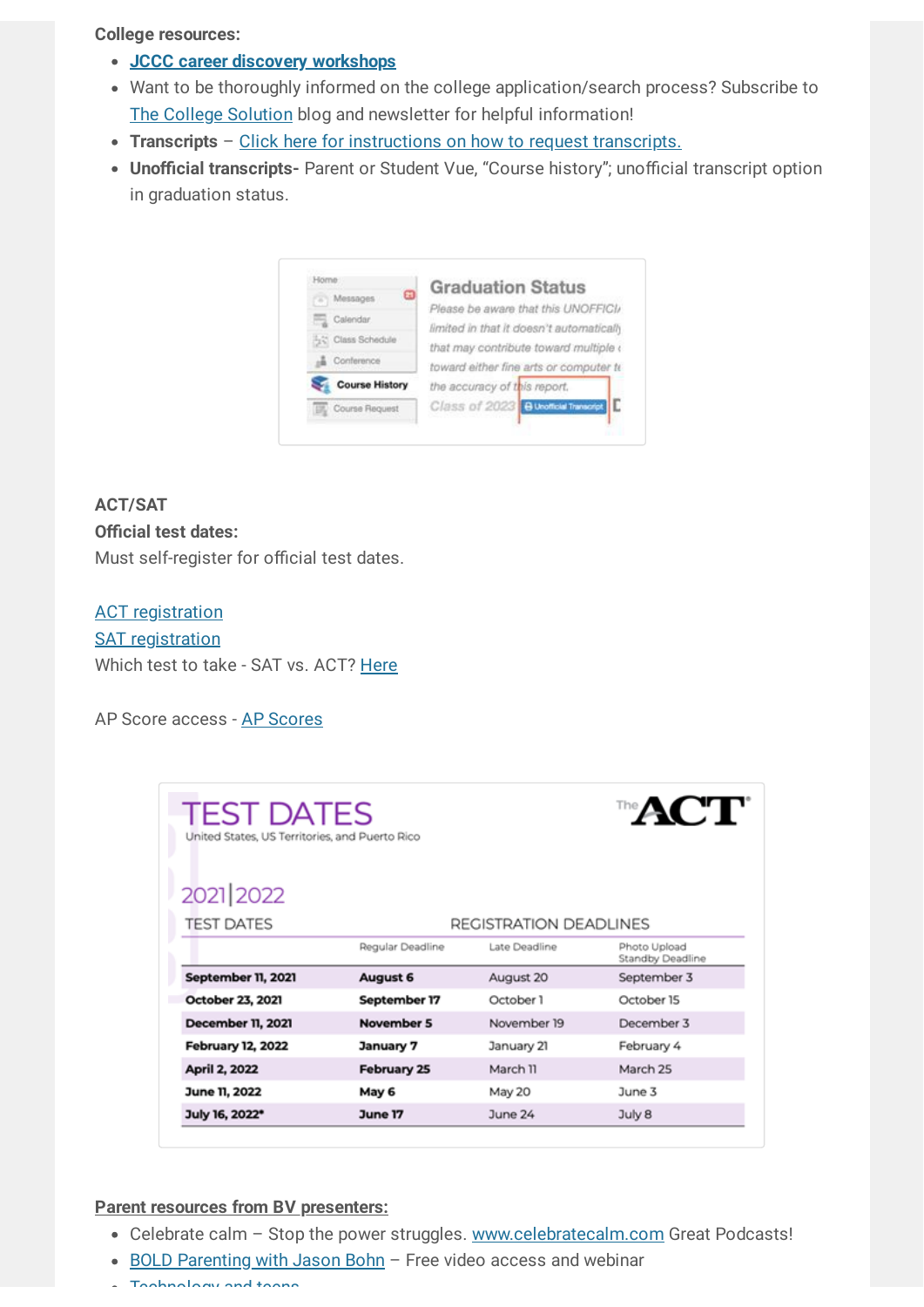## • [SECURLYHOME](https://www.bluevalleyk12.org/Page/34492) PARENT PORTAL APP

While district devices are filtered 24/7, we understand that what each family feels their child should be able to access on district devices outside of the school day is different from household to household. Through the SecurlyHome Parent Portal app, families can supervise their child's technology use on district devices outside of the school day.



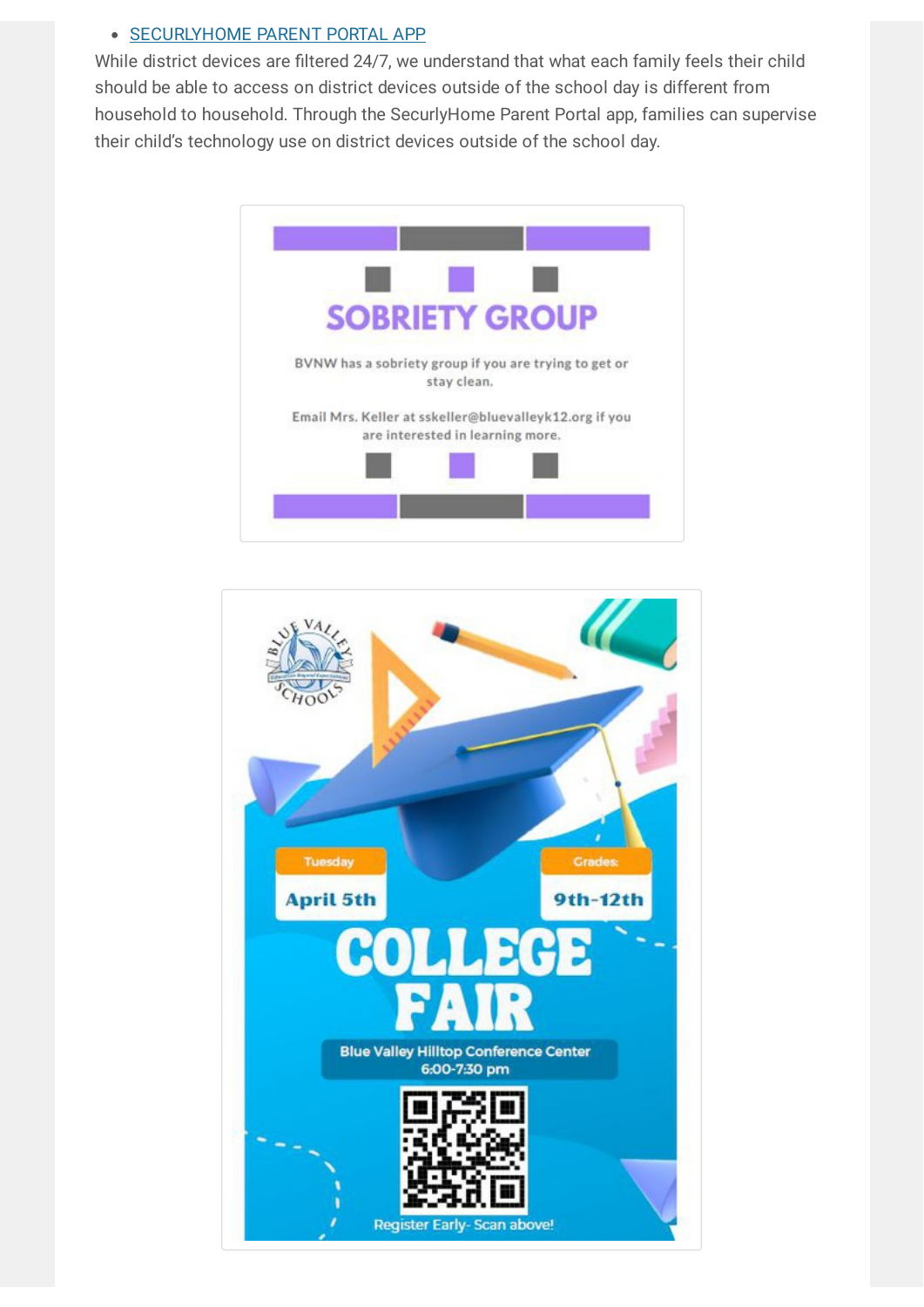## Parent Booster Club News - March 25

Hello Husky Family!

Welcome Spring – Late Winter – No it IS actually Spring! LOL! We know the Kansas weather is going to keep us on our toes for the next several weeks, but the Parent Booster Club is excited to support all of our Spring activities, sports, clubs, academics, staff and students no matter the weather!

#### **SAVE THE DATES:**

March 31, 2022 – 5:00pm – 6:30pm BVNW Commons April 25, 2022 – PBC General Board Meeting April 30, 2022 – Prom May 2- 6, 2022 – Spring Teacher Appreciation Week May 13th – Senior Class Picnic May 22nd – Commencement Class of 2022

## **LET'S GOOOOOO SPRING SPORTS & ACTIVITIES:**

The PBC wants to wish good luck to all of our Spring sports and activities! PLEASE consider coming to a Spring Concert or activity event. The Band, Choir, Orchestra and Pack Dance team all have wonderful performances you will not want to miss. Our Spring Sports: Girls Soccer, Baseball, Softball, Track, Boys Tennis and Boys Golf are all wonderful ways to spend a few hours on a sunny spring day to support our Huskies as they finish this awesome year. We would love to see lots of parents, students and community members at all of these events!

#### **RECRUITMENT:**

Our awesome school will be going into a time of transition with lots of new Administrators joining the Husky Family next year. With the changes, our school will need our support more than ever. If you are interested in filling one of the open roles on the PBC next year, we need you! moms, dads, guardians, alumni, community members, etc. - are you willing to volunteer to fill these key roles:

- VP of Concessions
- Hospitality
- PBC Closet
- Concessions Inventory Manager (Fall, Winter & Spring)
- Volunteer Coordinator

Please contact Jeanna Repass or any PBC Board member if you are interested in serving next year. [BVNWBoosterclub@gmail.com](mailto:BVNWBoosterclub@gmail.com)

As always, I am humbled to serve, grateful for you all and honored to be the President of the Parent Booster Club here at Blue Valley Northwest!

**"Individually we are one drop but together we are an Ocean!" We are: #OneNW!**

GO DAWGS! Jeanna Repass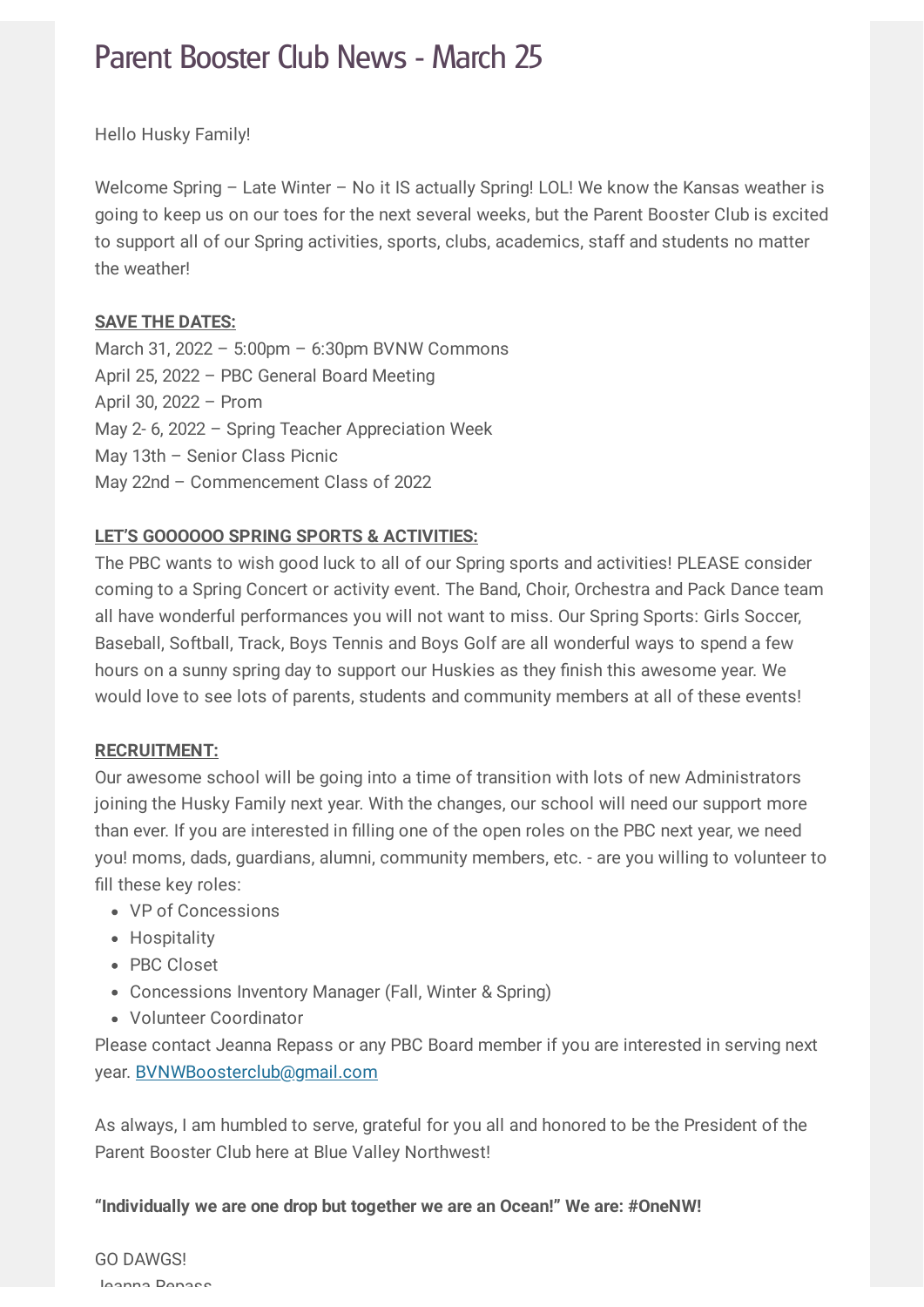## Stay up to date with official student media!



http://[instagram.com/bvnwnews](http://instagram.com/bvnwnews) http://[twitter.com/bvnwnews](http://twitter.com/bvnwnews) http://[facebook.com/bvnwnews](http://facebook.com/bvnwnews) http://[bvnwnewsphotos.smugmug.com/](http://bvnwnewsphotos.smugmug.com/)



# Blue Valley Northwest Information

**[Facebook](http://www.facebook.com/bluevalleynorthwest) [@BVNW](http://www.twitter.com/@BVNW)**

13260 Switzer Road, [Overland](http://maps.google.com/maps?daddr=13260%20Switzer%20Road%2C%20Overland%20Park%2C%20KS%2C%20USA&hl=en) ... **We bynw@bluevalleyk12.org** 

[913-239-3400](tel:913-239-3400) [bluevalleyk12.org/bvnw/](http://www.bluevalleyk12.org/bvnw/)

## BVNW Inclusion Statement:

**Blue Valley Northwest values every individual and the diversity they bring to our community. Everyone shall be treated fairly in language and in action without regard to race, religion,**